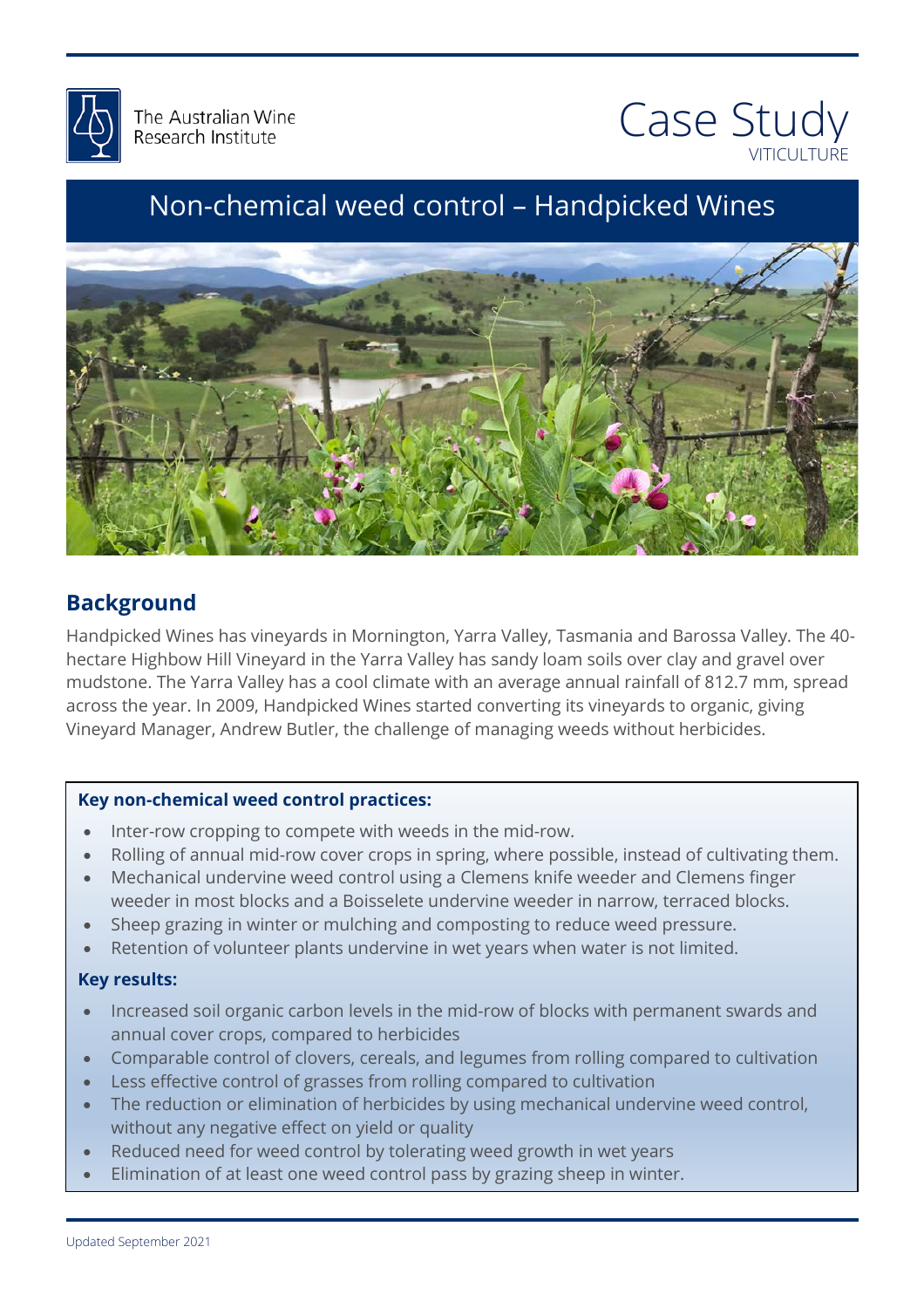



### **Weed control overview**

Over time, Handpicked Wines has changed the way it views weeds in the vineyard. In Andrew's words, "It is less about what the vineyards look like, and more about how they are functioning". With this change of philosophy, weeds are only controlled if they are having a detrimental effect on yield or quality, either by competing with vines for nutrients and water or by growing into the canopy. In wet years, some plant growth undervine is encouraged. In drier years, particularly at sites where water is limited, weed growth undervine is carefully controlled.

Andrew and his team have trialled, and are continuing to trial, various weed control methods. They have concluded that no single tool will suit all their vineyard situations. Instead, they tailor their practices to suit the unique conditions and challenges of each site. Factors such as water availability, soil condition, weather conditions, weed spectrum and weed impact on vines are all considered when deciding which weed control tool to use.

# **Detailed description of weed control practices**

#### **Mid-row weed management**

Handpicked Wines manages weeds in the mid-row by alternating rows of an annual cover crop (a<br>mix of seresle and lagymes) with rows of a narmaneant award (focus awar serve with a clayer mixi The cereal/legume rows are cultivated and seeded in autumn; the crop is allowed to grow over<br>winter and into spring; and is then slashed and side-thrown undervine. To manage weeds that start mix of cereals and legumes) with rows of a permanent sward (fescue over-sown with a clover mix). The cereal/legume rows are cultivated and seeded in autumn; the crop is allowed to grow over to creep into the permanent swards, the permanent sward rows are rotated with the annual cover crop rows every five years.

Recent soil test results show that the organic carbon levels in the mid-row have increased since starting the use of cover crops instead of herbicides. With the aim of retaining soil carbon that has been built with cover crops, Andrew has been trialling rolling the winter cover crop in summer instead of cultivating it (Figure 1). Rolling has been effective for managing the growth of clovers, cereals, and legumes but less effective for managing grasses. In addition, a more robust seeder is needed to get



through the heavy cover crop trash. *Figure 1. Crip rolled mid row sward (image courtesy of Handpicked Wines)*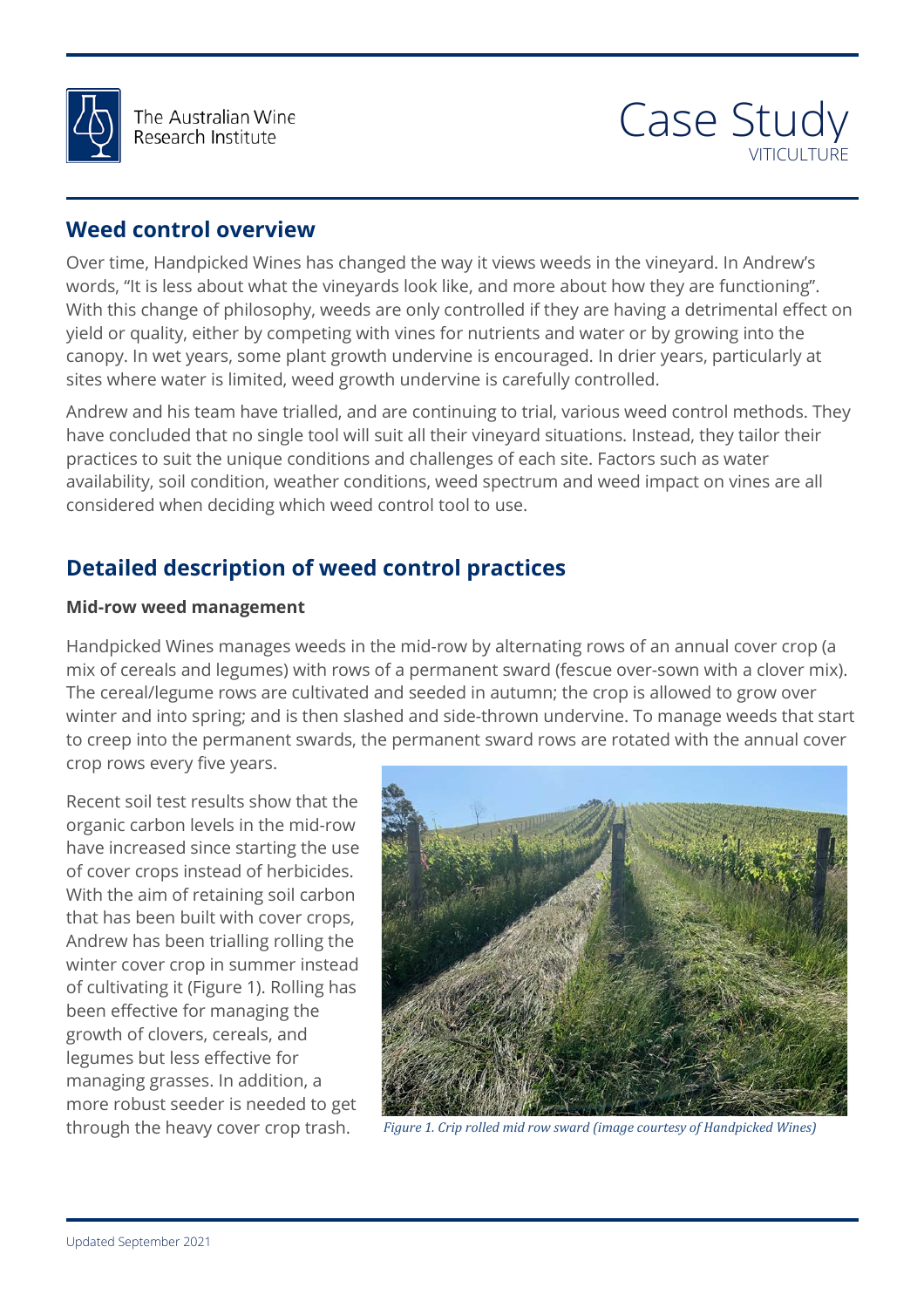

The Australian Wine Research Institute

# Case Study VITICULTURE

#### **Undervine weed management**

After trialling various undervine weeders, Handpicked Wines concluded that using a combination of different weeders is the key. A Clemens knife weeder fitted with a rotary tiller (Figure 2) head used in combination with a Clemens finger weeder fitted with a rotating disc was found to give good results without being too slow. The slower knife weeder, with an operating speed of 7 km/h, is used early in the season to cut weeds off underground and lightly cultivate the soil. The finger weeder with a 12 km/h operating speed, is used for several quick clean-up passes during the growing season. The knife weeder and finger weeder can leave tougher weeds with thicker stems, such as mallow behind. To manage these weeds, a more aggressive dodge plough is used every few years.

The Clemens finger weeder is robust and fast, but it is not suited to narrow rows or terraced/sloped blocks. In sloped blocks, Handpicked Wines uses a Boisselete undervine weeder with its self-adjusting mechanism. The offset over-row frame of the Boisselete Acolyte 150 (Figure 3) works on both sides of the row.

In some areas sheep are grazed in winter to manage weeds. Instead of using cover crops to build soil carbon in these areas, high rates of compost are spread undervine every three years (100-150 m<sup>3</sup>/ha). Winter sheep grazing eliminates one weed control pass, and the high rate of compost provides good weed suppression in the first season.

In low rainfall areas, Handpicked Wines spreads straw mulch undervine at a rate of 11 t/ha every three years to improve moisture retention. Excellent weed suppression is achieved for up to three years and



*plough and rotating tiller attachments (photo courtesy of Clemens).*



*Figure 3 Over row Boisselette Acolyte with undervine finger weeder (photo courtesy of Handpicked Wines).*

improvements in soil health are also achieved. (Andrew has found huge numbers of earth worms under the straw.)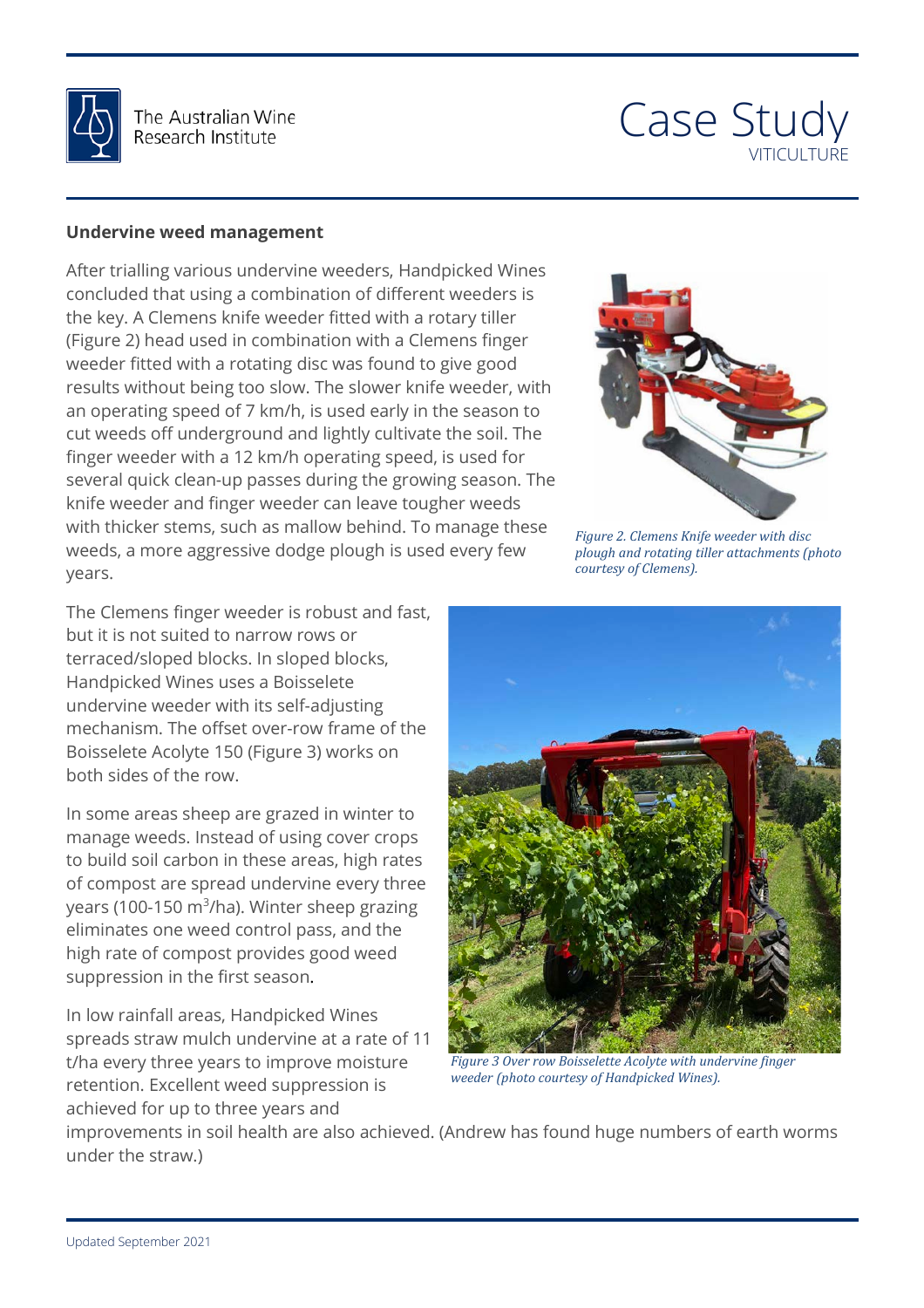

The Australian Wine Research Institute

# Case Study VITICULTURE

# **Managing challenging weeds**

One of the biggest challenges for Handpicked Wines since converting to organic production has been managing couch undervine. A few different strategies have been tried, but Andrew admits that they haven't got it right yet. He says that picking the right undervine weeder is key – anything that breaks up couch spreads it further; a knife weeder cannot get under the dense mat; and a rotary tiller either breaks it up into little bits or gets jammed with the fibrous couch. The next strategy to be trialled is using a dodge plough to cut under the couch and flip it over into the midrow, where it can be collected and removed from the vineyard. The cultivated area will be mulched with a thick cereal mulch to suppress weed growth. The allelopathic activity of the cereal should help to suppress the couch.

### **Where to next?**

 Handpicked Wines considers long-term cultivation to be just damaging to soil health as herbicide ' '<br>VS<br>I I and medic mix. A whipper shipper was used to keep the rye grass out of the canopy in the<br>Mornington Peninsula. This season, earlier ripening varieties will be trialled to reduce the need for use. To reduce reliance on cultivation, the company is looking at establishing permanent undervine cover with self-seeding species that compete with the weeds. Last winter six rows in the Yarra Valley and six rows in the Mornington Peninsula were hand-seeded with an annual rye grass, clover and medic mix. A whipper snipper was used to keep the rye grass out of the canopy in the a whipper snipper pass. Andrew noted only a mild reduction in vigour in the areas where undervine cover crops were used to manage weeds.

> Pre-2009: Weeds managed using low-input conventional practices

2009: Transition to organics using midrow crops, cultivation and mechanical undervine weeding tools.

2021: Increased tolerance to weeds in the vineyard and started trialling rolling the mid-row crops in summer and undervine cover crops.

 ripening cover Long-term goal: Reduce reliance on cultivation by using earlycrops undervine.

*Figure 4. Progression of weed control practices at Handpicked Wines*